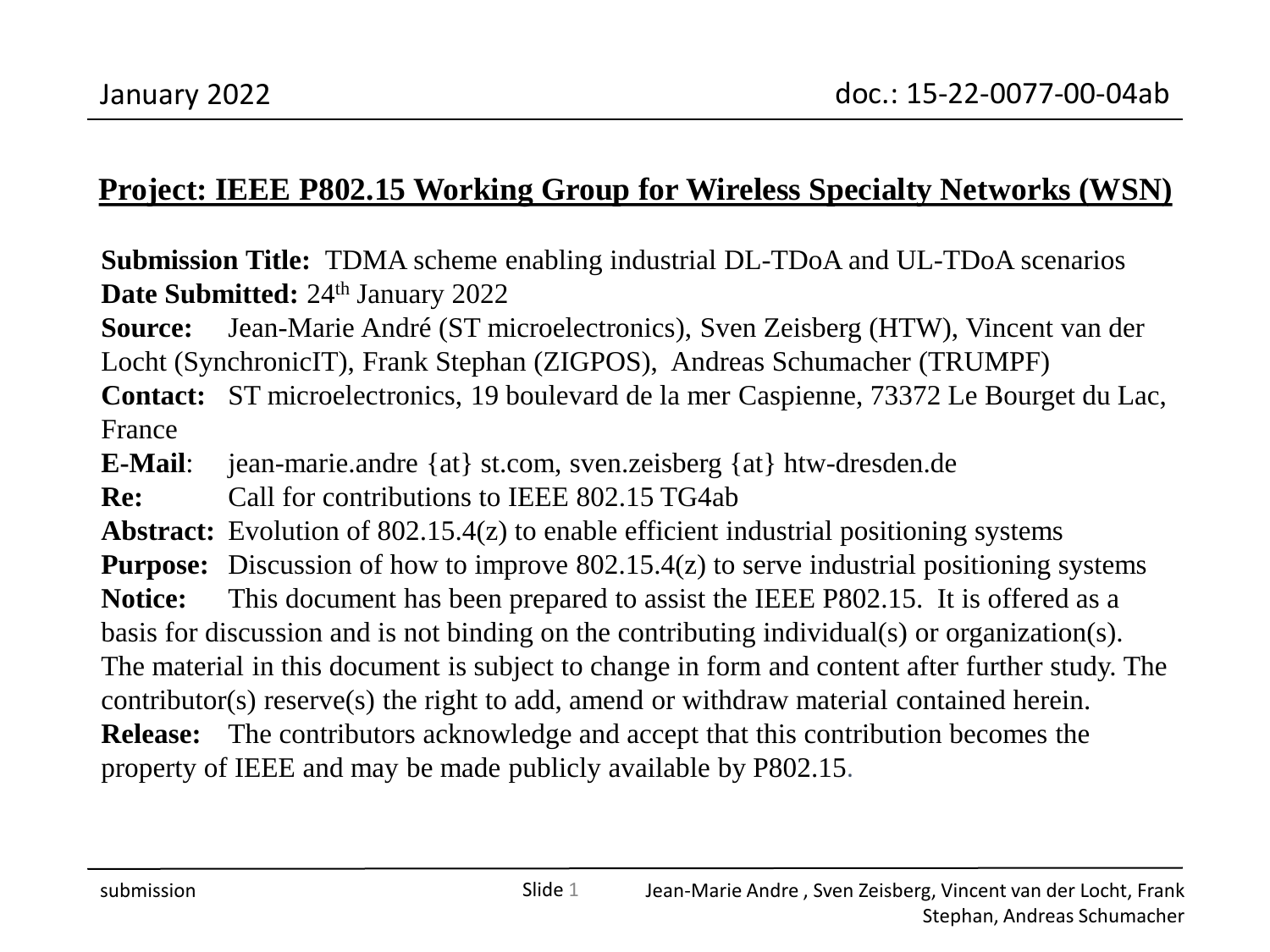| <b>PAR Objective</b>                                             | <b>Proposed Solution (how addressed)</b>                |
|------------------------------------------------------------------|---------------------------------------------------------|
| Safeguards so that the high throughput data use cases will not   |                                                         |
| cause significant disruption to low duty-cycle ranging use cases |                                                         |
| Interference mitigation techniques to support higher density and | Enables very high device densities while maintaining    |
| higher traffic use cases                                         | very low interference potential and high reliability in |
|                                                                  | industrial/professional use cases.                      |
| Other coexistence improvement                                    |                                                         |
| Backward compatibility with enhanced ranging capable devices     | The proposed scheme is backward compatible with         |
| (ERDEVs)                                                         | ERDEVs.                                                 |
| Improved link budget and/or reduced air-time                     |                                                         |
| Additional channels and operating frequencies                    |                                                         |
| Improvements to accuracy / precision / reliability and           | The proposed scheme is enabling increased reliability   |
| interoperability for high-integrity ranging                      | for industrial environments.                            |
| Reduced complexity and power consumption                         |                                                         |
| Hybrid operation with narrowband signaling to assist UWB         | Allows off-loading device management to NB channels.    |
| Enhanced native discovery and connection setup mechanisms        |                                                         |
| Sensing capabilities to support presence detection and           |                                                         |
| environment mapping                                              |                                                         |
| Low-power low-latency streaming                                  |                                                         |
| Higher data-rate streaming allowing at least 50 Mbit/s of        |                                                         |
| throughput                                                       |                                                         |
| Support for peer-to-peer, peer-to-multi-peer, and station-to-    | The proposed scheme supports infrastructure based       |
| infrastructure protocols                                         | positioning systems.                                    |
| Infrastructure synchronization mechanisms                        | The proposed scheme supports adding low energy          |
|                                                                  | consumption anchor nodes in DL-TDoA.                    |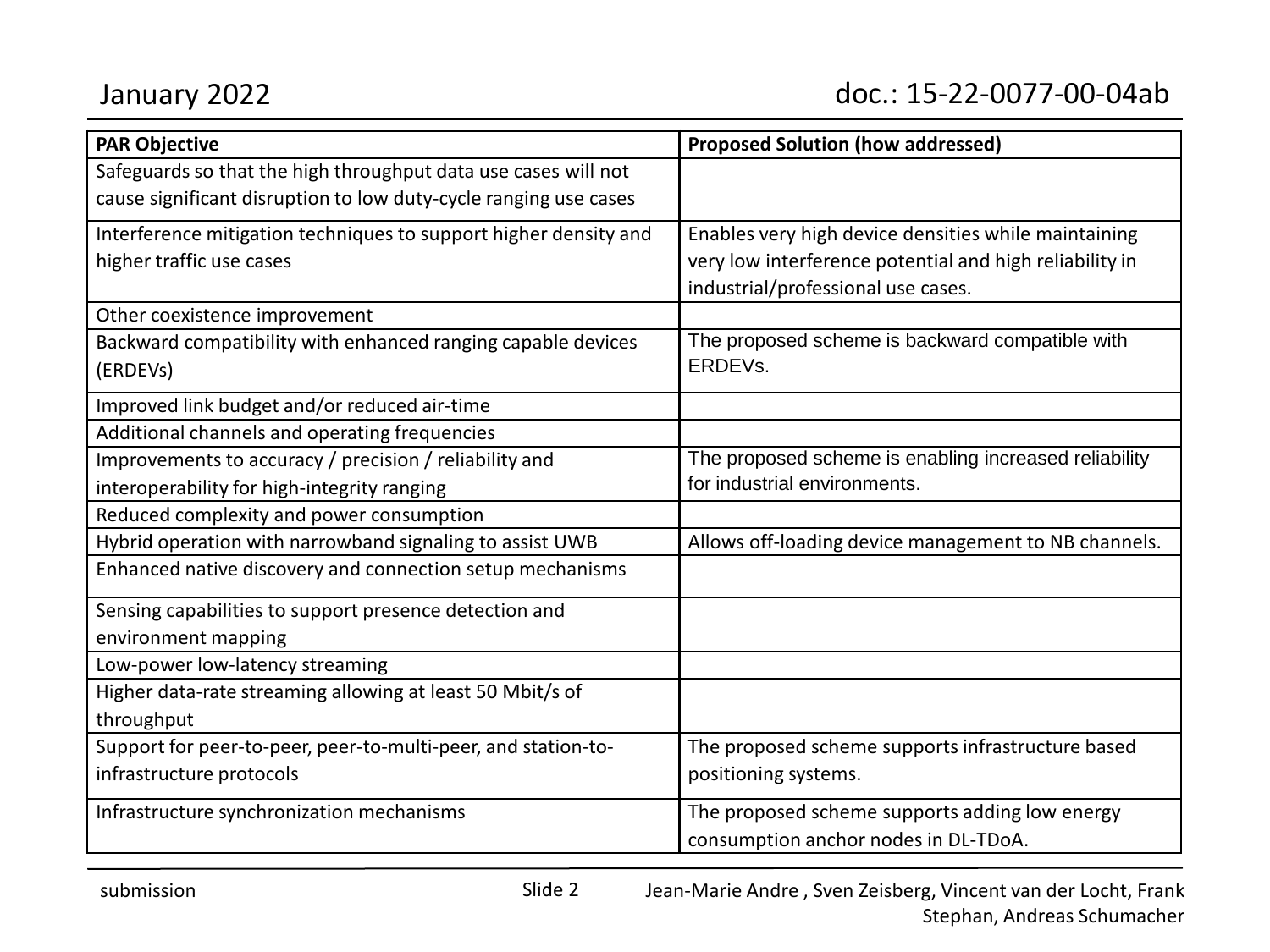- List of IEEE 802.15 SG4ab/TG4ab contributions related to the topic of TDMA/DL-TDoA systems (until 2021-12, ordered by date):
	- 21-01: 802.15.4z upgrade requirements for larger industrial scenarios. *Sven Zeisberg & Jean-Marie Andre,* [1]
	- 21-04: Reverse TDOA Applications and Technical Characteristics. *Zhenzhen Ye*, [2]
	- 21-09: Downlink TDOA (DL-TDOA) Location Service in 802.15. *Zhenzhen Ye*, [3]
	- 21-10: DL-TDOA positioning TDMA scheme. *Jean-Marie Andre & Sven Zeisberg*, [4]
	- 21-11: Beacon and Ranging Frames to Support Downlink TDOA (DL-TDOA) Location Service in 802.15. *Yongsen Ma & Zhenzhen Ye*, [5]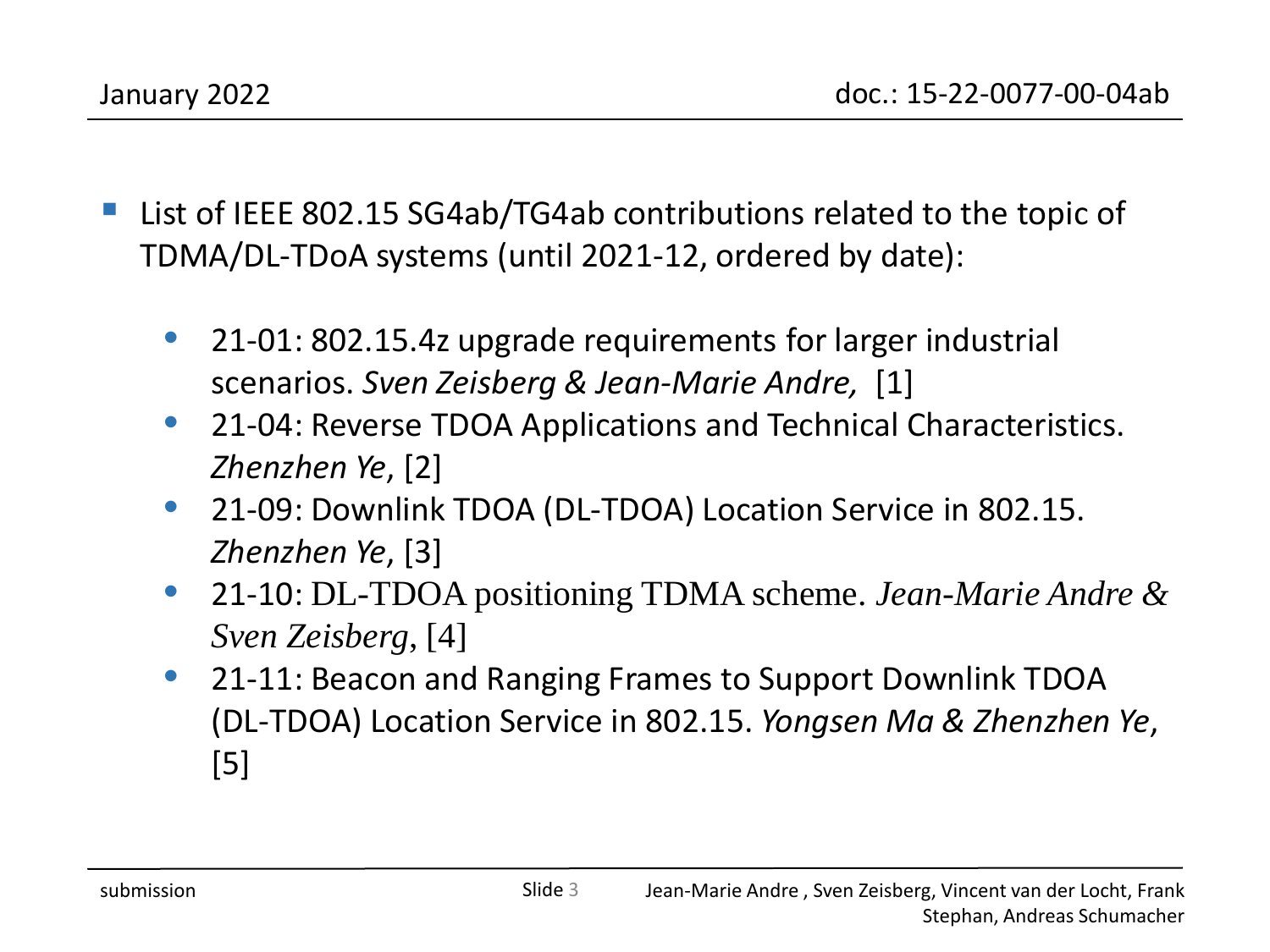- Common assumptions in previous SG4ab/TG4ab TDMA and/or TDoA contributions from the different stakeholders:
	- block based TDMA frame structure based on 4z ranging block structure including multicast/broadcast synchronization information exchange time slots
	- additional Information Elements (IEs), location & timing information
- Proposed next step:
	- Based on the received inputs: define non-conflicting 4ab update proposals enabling future 4ab PHY/MAC to serve for the proposed TDMA/TDoA scenarios
	- Define a corresponding optional NB OoB channel (enabling optional traffic off-loading and energy efficient scheduling) by updating the NB IEEE 802.15.4 in parallel to updating 4z?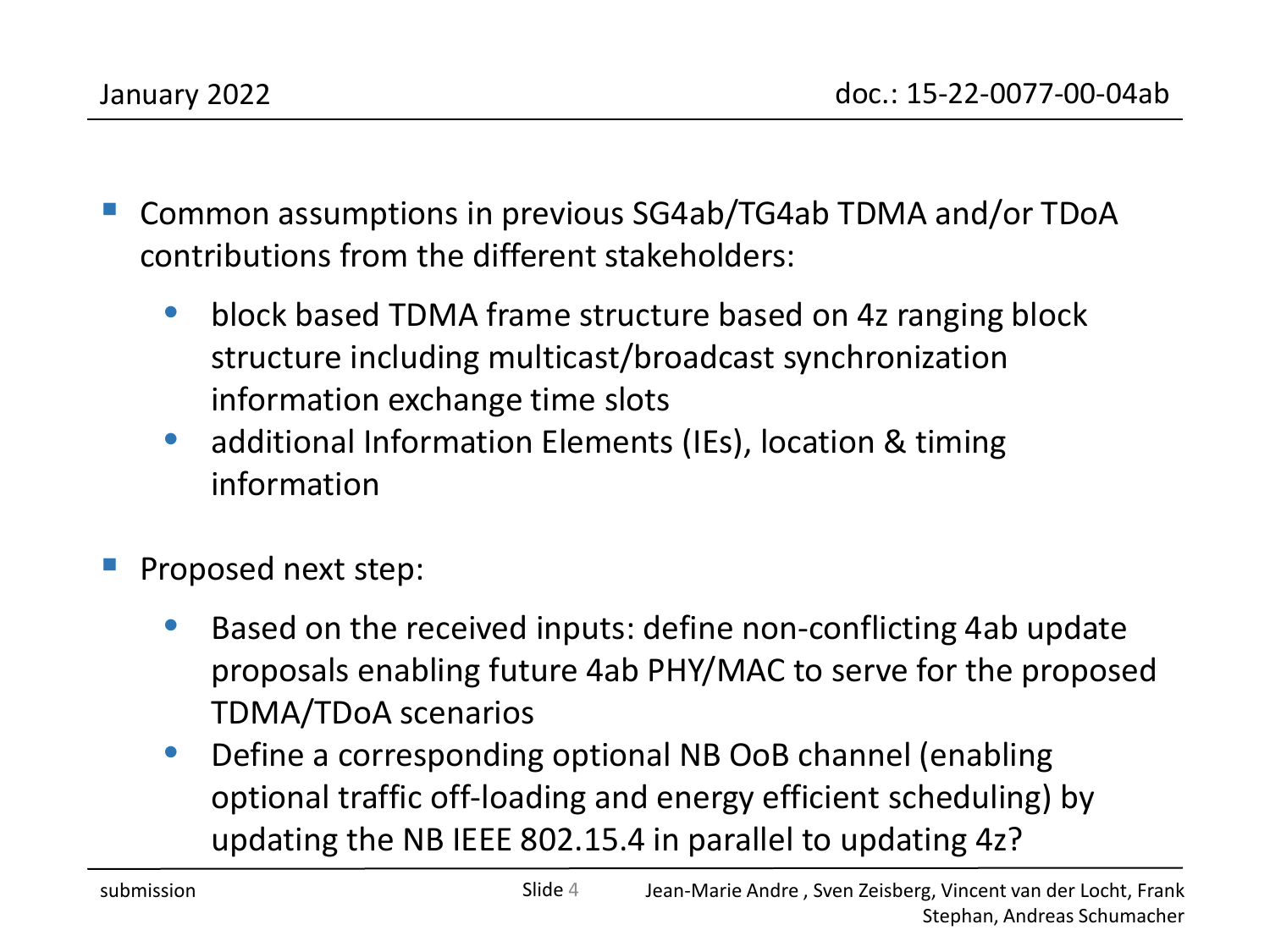- Background:
	- Following up on presentations of Jan 21 [1] and Oct 21 [4]
	- Inspired by works of omlox v2 core-zone specification to build industry grade RTLS
- In October 21 [4], we have described the principle of a scalable TDMA based solution for industrial positioning systems:
	- enabling DL-TDOA as well as UL-TDOA to simultaneously **co-exist**,
	- enhancing positioning **reliability** by avoiding ranging collisions,
	- allowing full featured **and battery powered** anchor nodes
	- $\blacktriangledown$  based on the "creative deployment" of legacy 802.15.4(z) toolbox
- In this presentation, we are detailing our views in particular:
	- What part of 802.15.4z is used
	- What minimal additions we are proposing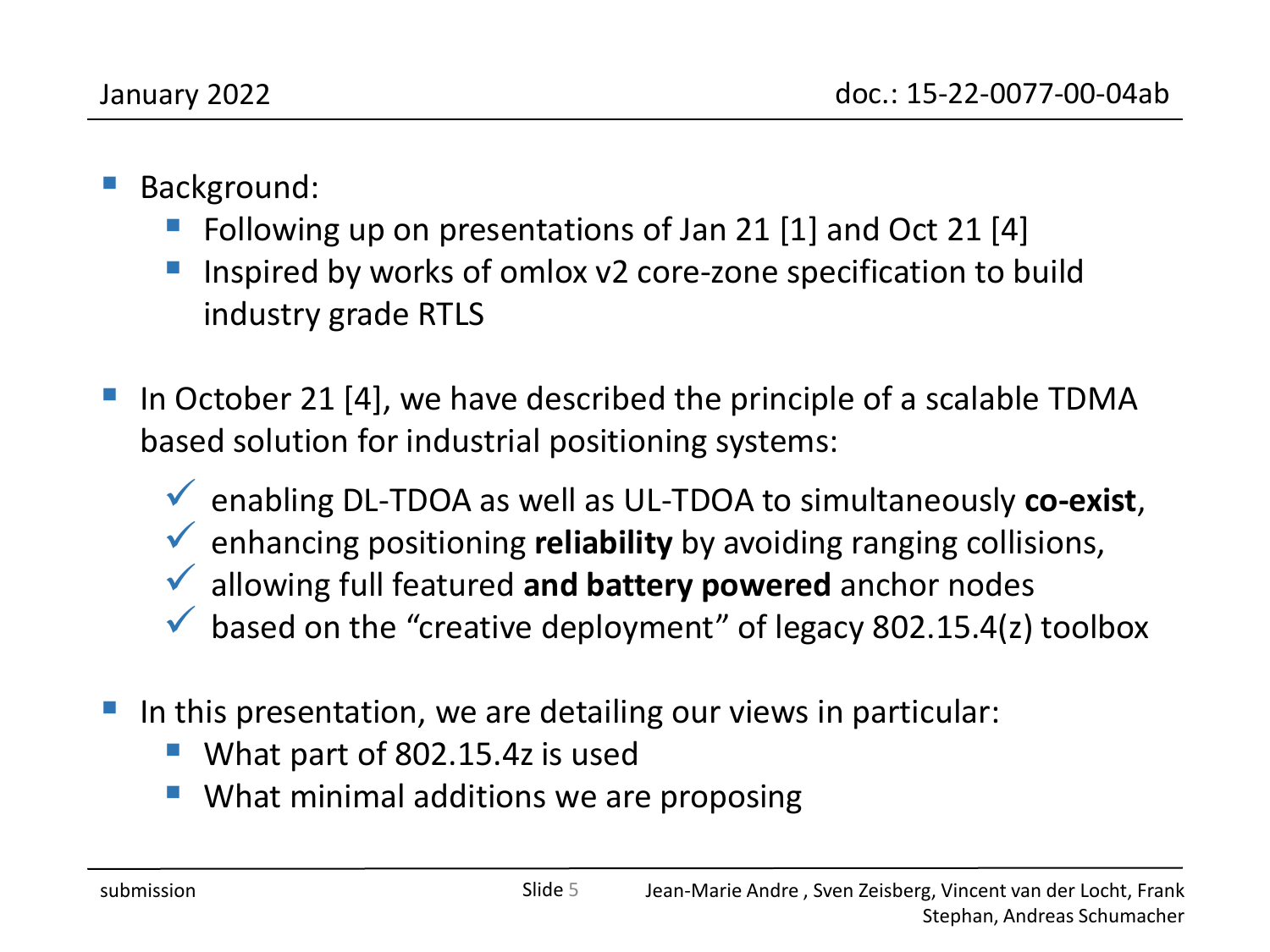#### Reminder on proposed round structure

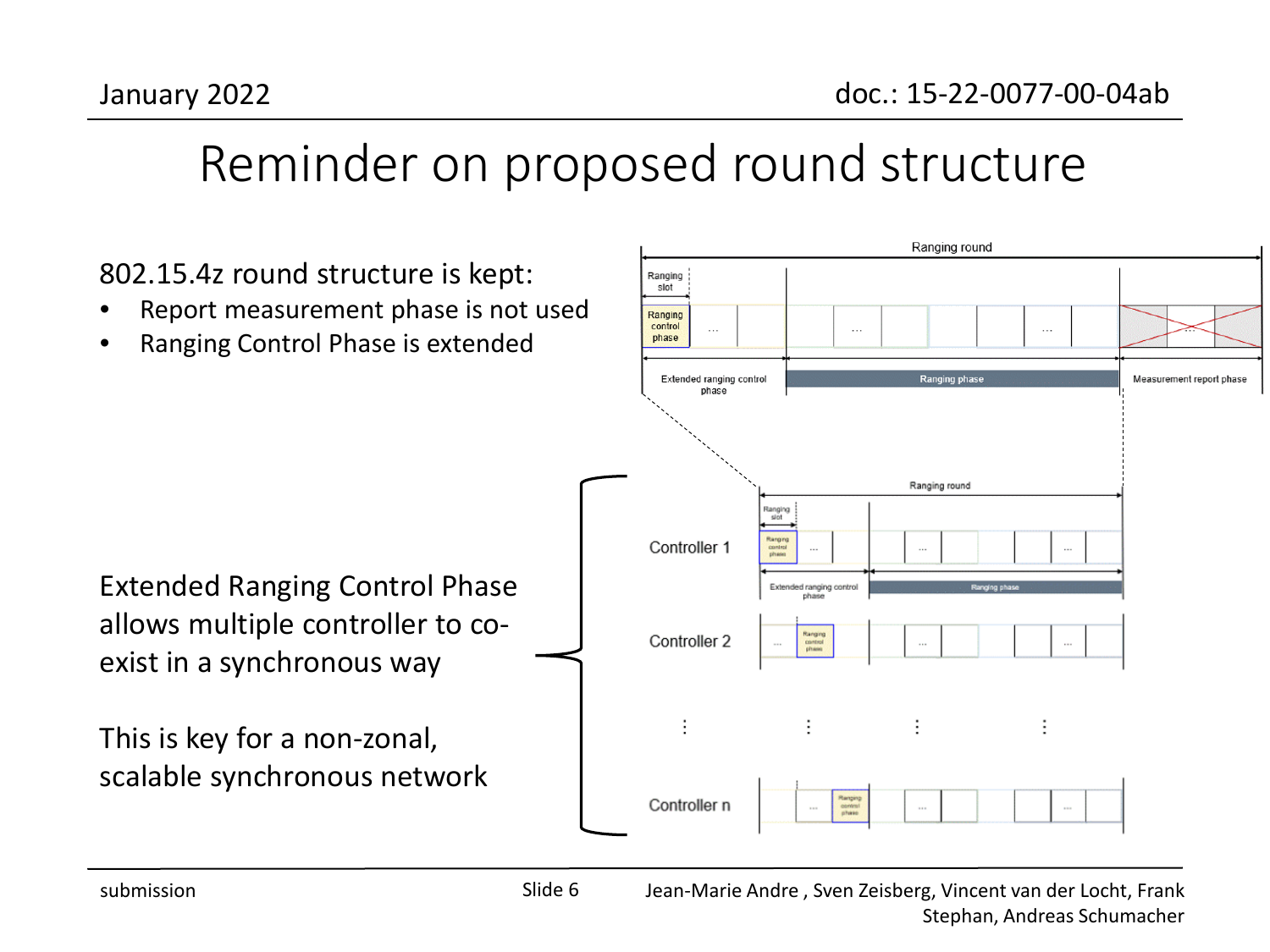# Reminder in Round Structure

Fixed anchors (aka Satellites) are transmitting during the (Extended) **Ranging Control Phase** and during the **Init part** of the Ranging Phase.

Mobile Tags are transmitting during the Response part of the Ranging Phase.

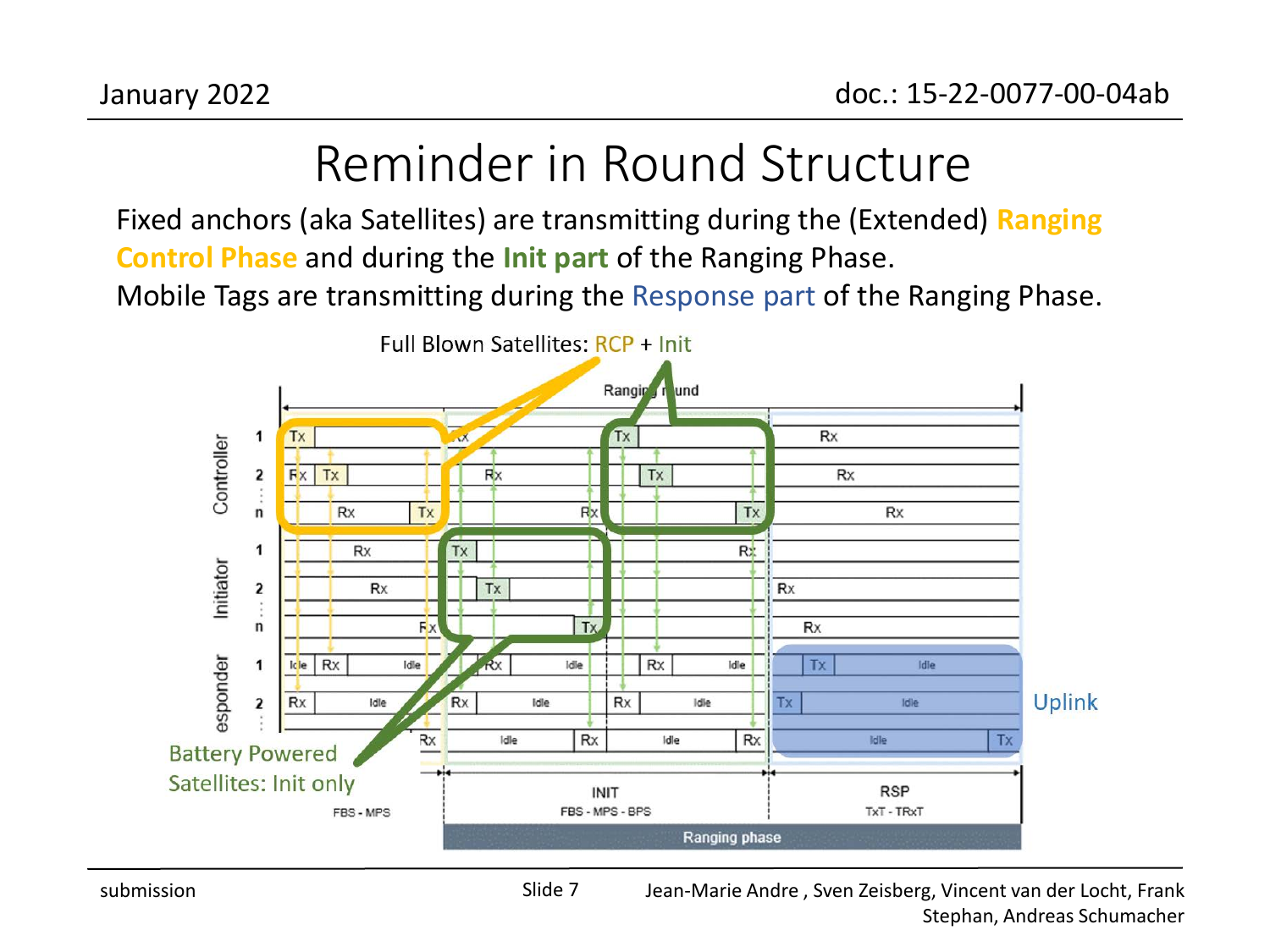# 2 types of rounds organized in blocks

Two types of rounds are available:

- Rounds were the Response part of the Ranging Phase is sliced in time slots. Each time slot is exclusively assigned to one mobile tag to avoid collisions.
- Rounds were the Response part of the Ranging Phase is considered as a large time window that may be accessed on a contention basis by mobile tags.

Both round types share the same extended RCP structure and the same Init phase for the ranging, which enables a continuous DL-TDoA service.

The mix between these 2 types of rounds is organized at block level

Important: the propagation of synchronization is handled by the extended Ranging Control Phase available at every round. There is no geographical clusters, which ensures a fully scalable deployment of wide synchronous infrastructures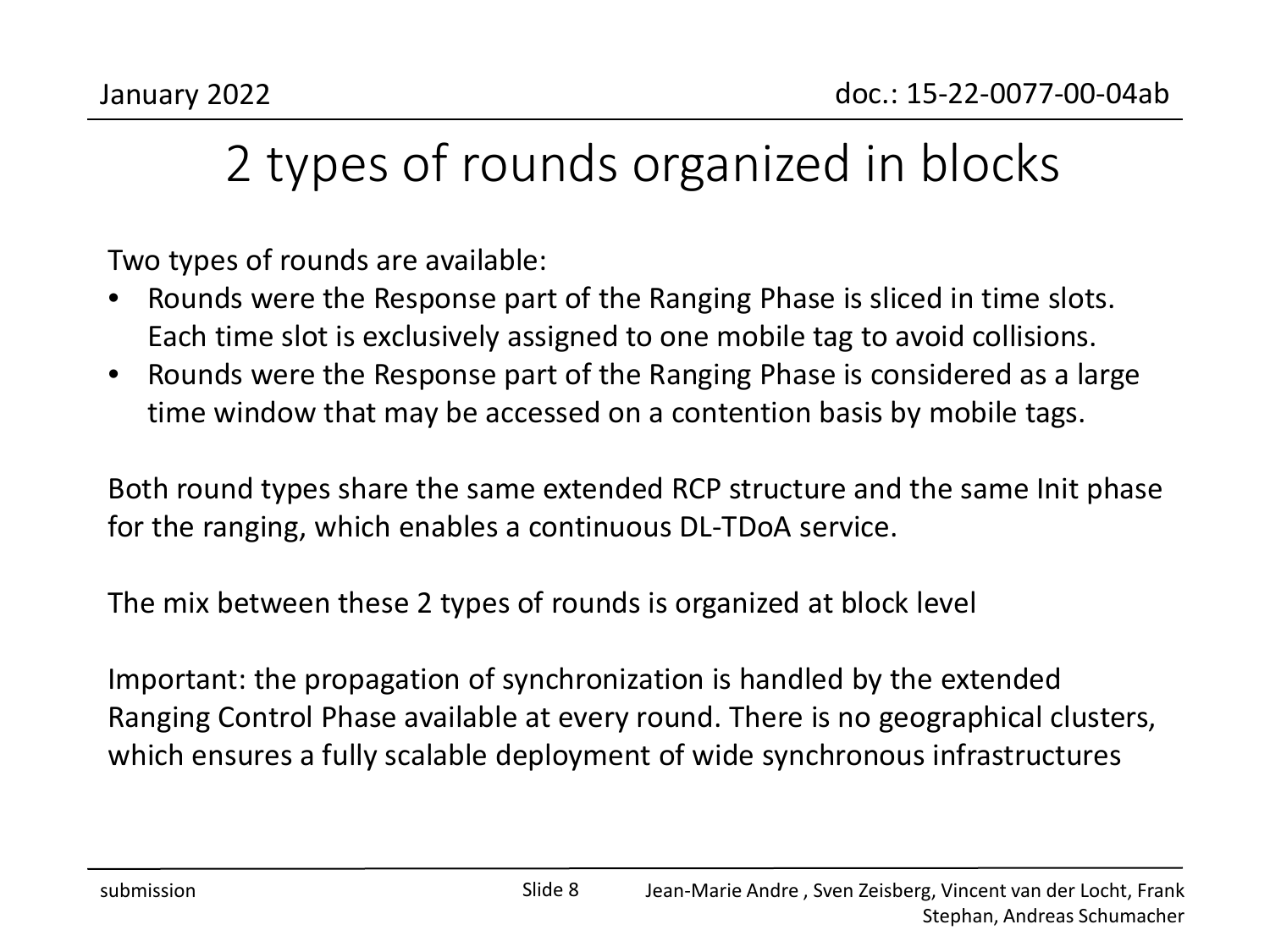## Evolution needed to achieve this

We are proposing to minimize the evolution of 4z to enable this kind of solutions:

Evolution 1: acknowledge the possibility to have extended ranging control phase to enable scalable synchronous infrastructure

Evolution 2: add a minimal number of Information Elements to address the management of such an infrastructure, and the elaboration of real time location systems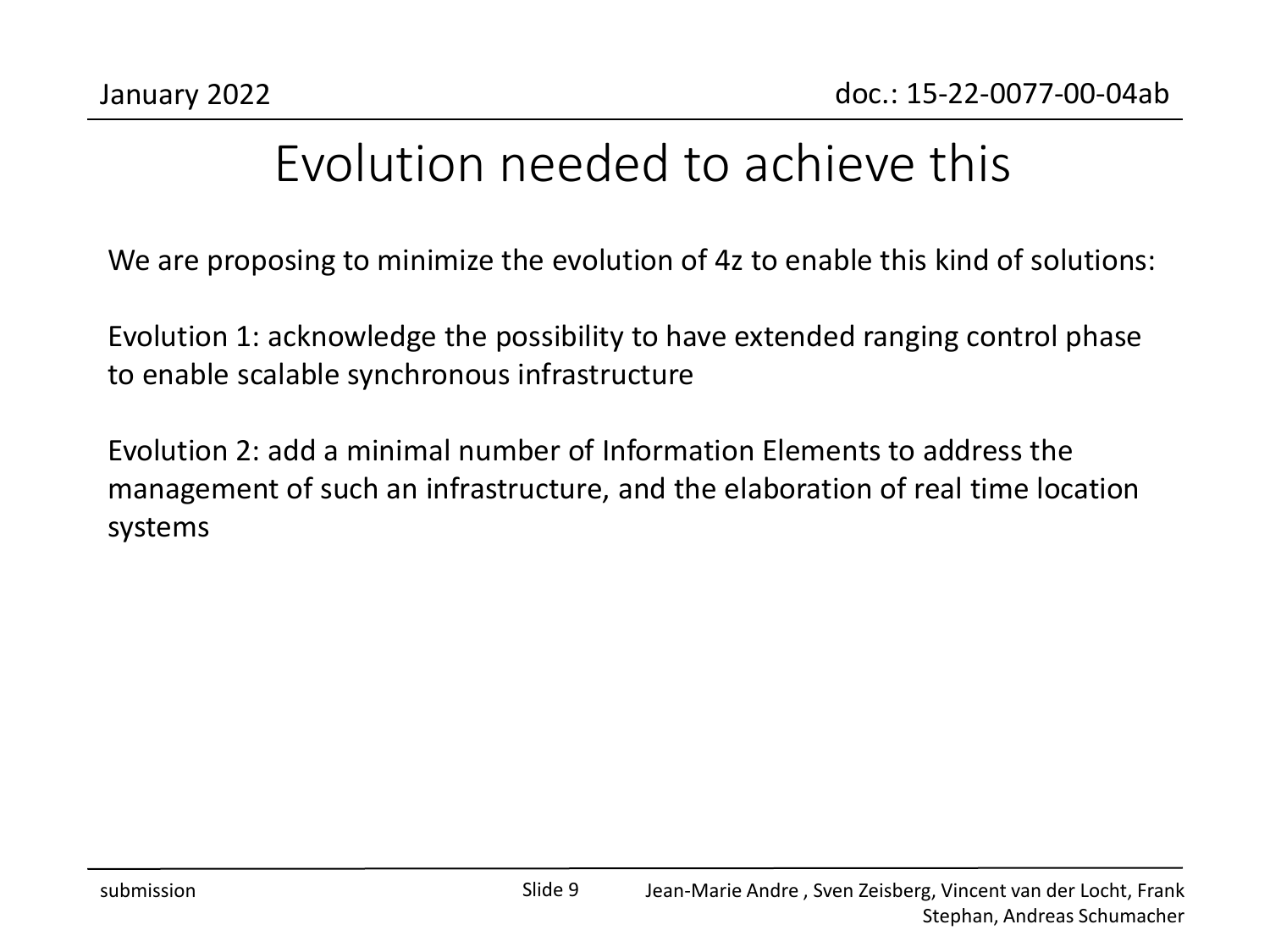## Use regular IEEE Information Elements

Regular 802.15.4z Information Elements are used to manage ranging

(note: RR and RDM IEs may be used out of band)

| Sub Id value | <b>Name</b>                                             |
|--------------|---------------------------------------------------------|
| 0x48         | <b>RRTI IE: Ranging Reply Time Instantaneous</b>        |
| 0x49         | <b>ARC IE: Advanced Ranging Control</b>                 |
| 0x4b         | <b>RR IE: Ranging Round</b>                             |
| 0x4D         | <b>RCPS IE: Ranging Contention Phase Structure</b>      |
| 0x51         | <b>RDM IE: Ranging Device Management</b>                |
| 0x52         | <b>RRMC IE: Ranging Request Measurement and Control</b> |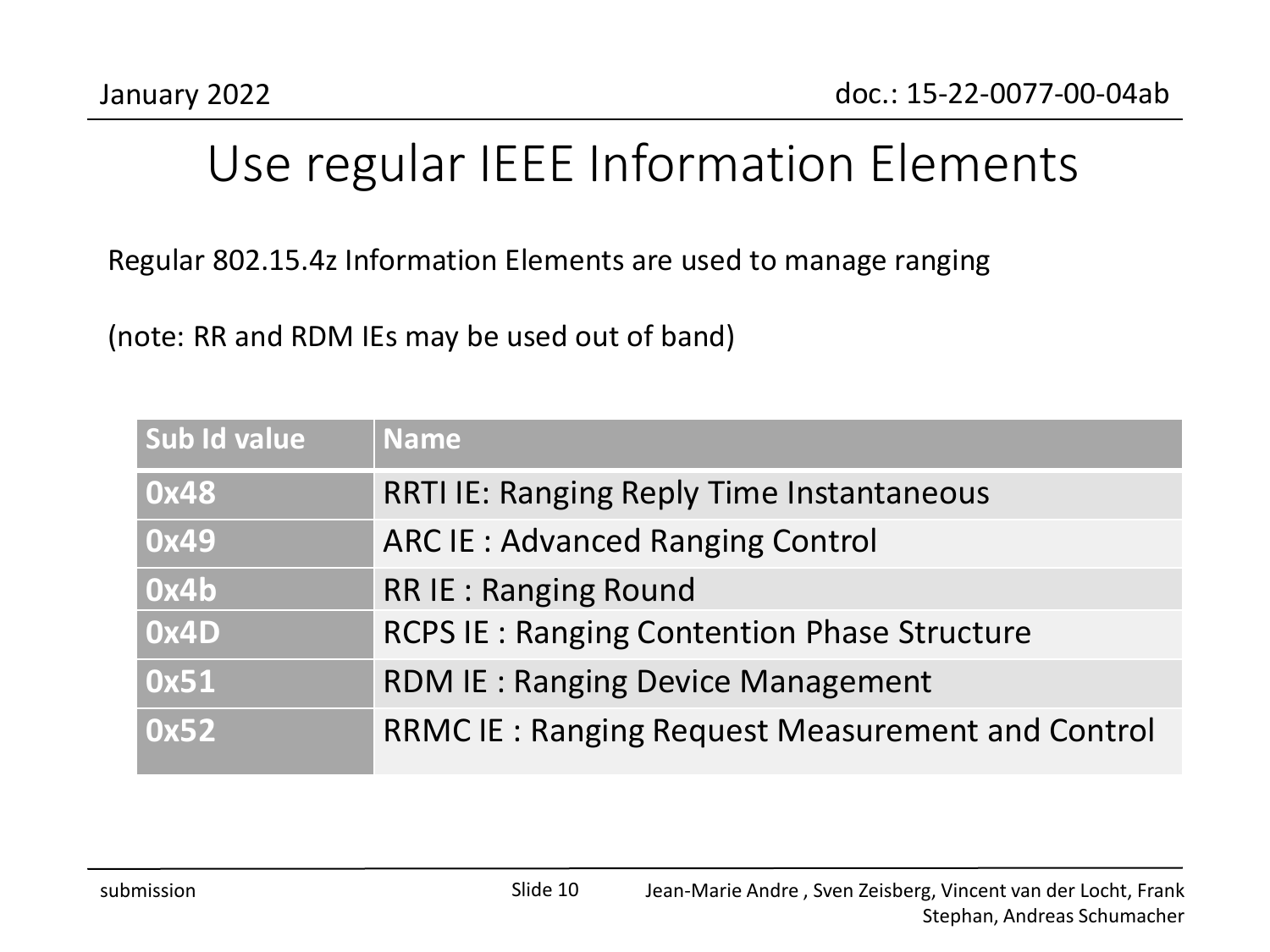## Information Elements to be added

Additional Information Elements are needed for synchronization purposes and could be adopted in 802.15.4ab update:

- XRCM IE: Ranging Control Message (for Extended RCP): round description
- XTxTime IE: Actual time of transmission, factoring the time shift (HW delay)
- XSync IE: List of other satellites drifts as observed by one satellite
- XCFO IE: Exact reply time between Init and RSP as per responder clock
- XPos IE: Position of the satellite for downlink TDoA
- XOCM IE: OoB Control Message to enable OoB/IB synchronization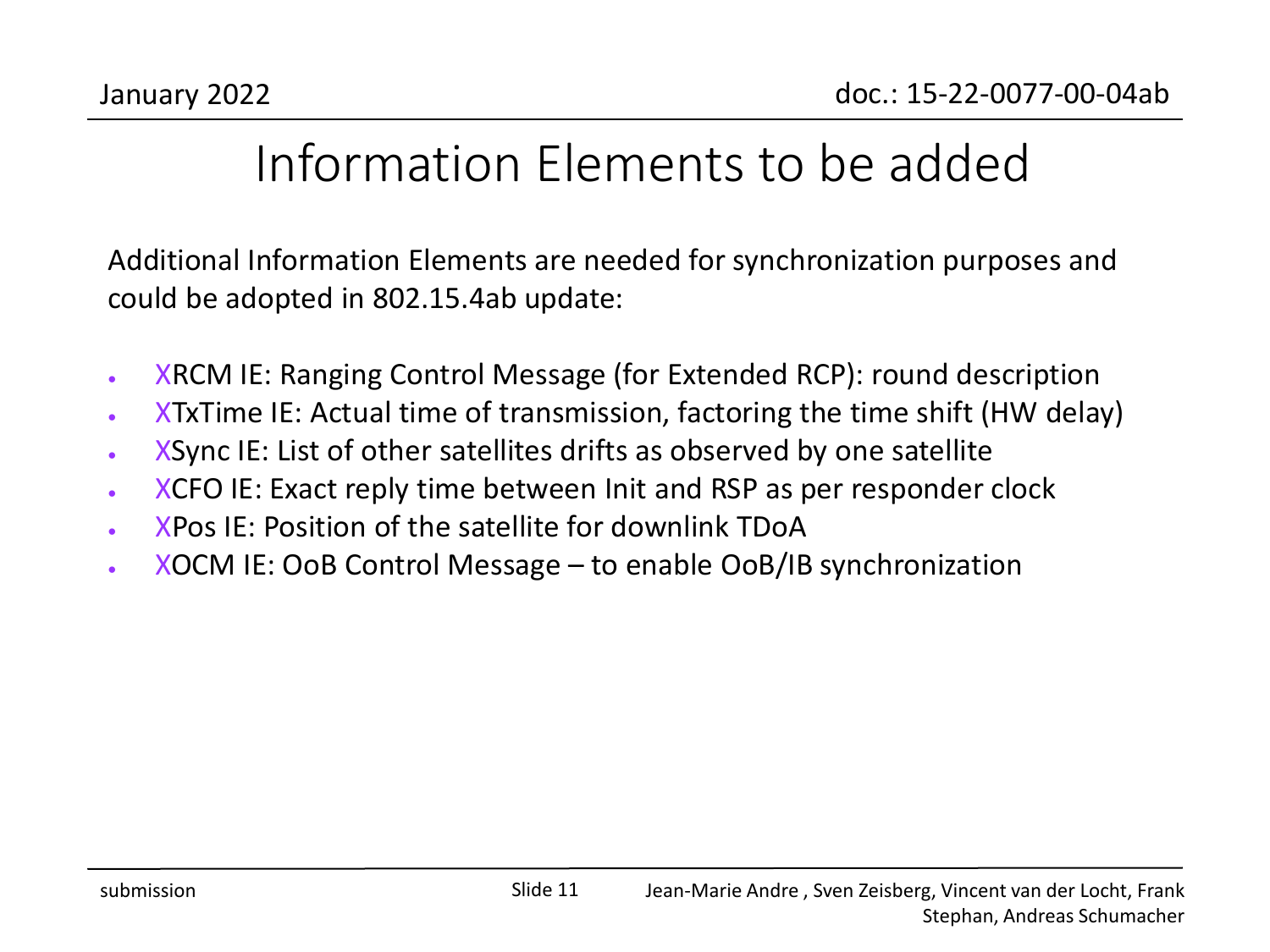#### Round Management

Extended RCP messages use XRCM IE

It is an extension of the regular RCM IE which offers precisions on the round:

- Whether the round is organized in guaranteed time slots (each time slot being assigned to one specific tag, thus avoiding collisions)
- Or it is made a large time window which will be accessed in contention

It specifies also whether the housekeeping (e.g. infrastructure, synchronization, devices) management is done out of band or in band (or both).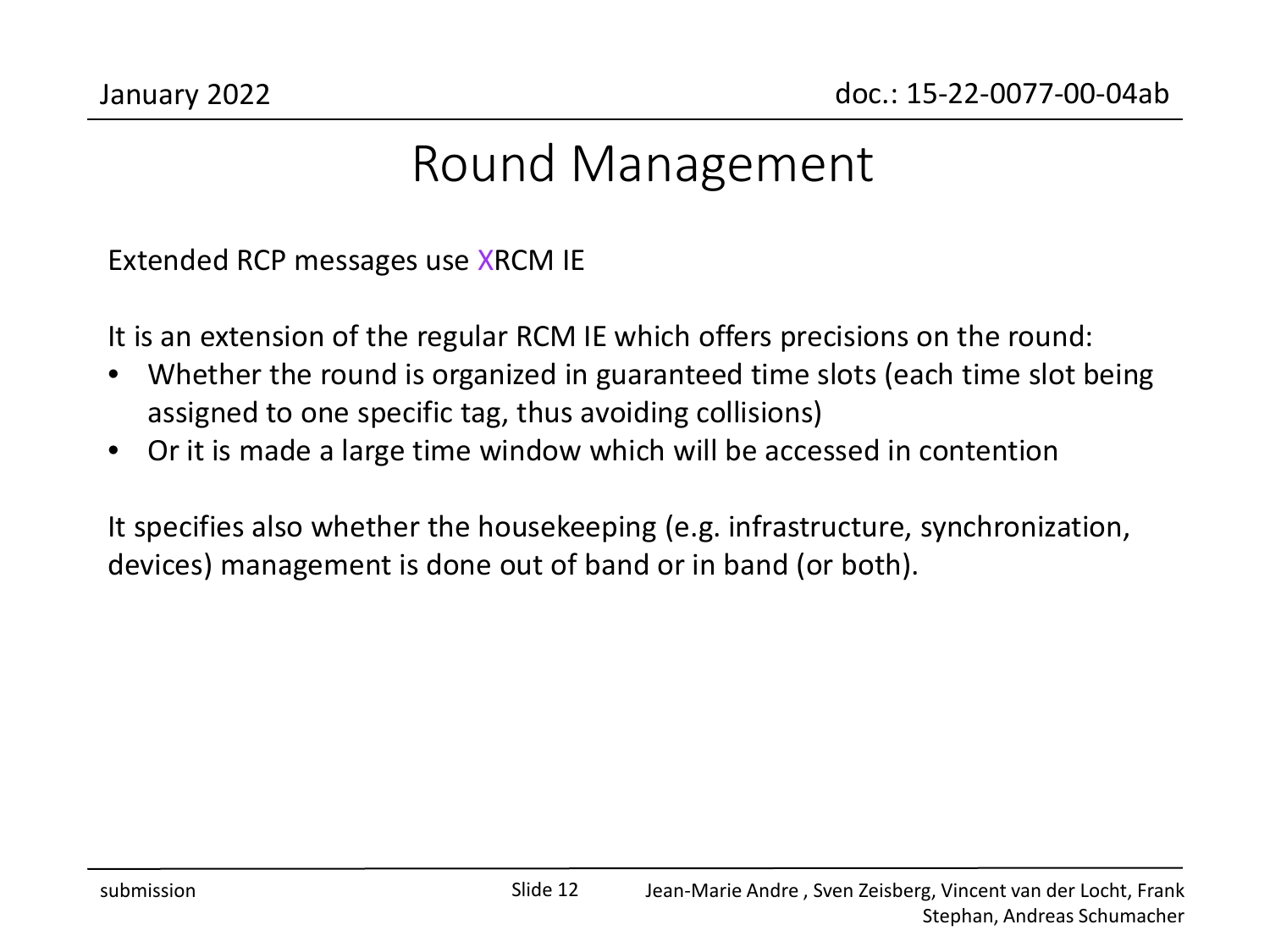#### Synchronization Management

To enable accurate ranging algorithms, the exact time of transmission should be mentioned. In particular, the time shift linked to HW delay when processing a Tx.

The XTxTime IE includes:

- Tx timestamp (5bytes)
- Time shift (2 bytes)

Both are expressed in Ranging Counter Time Units



Jean-Marie Andre , Sven Zeisberg, Vincent van der Locht, Frank Stephan, Andreas Schumacher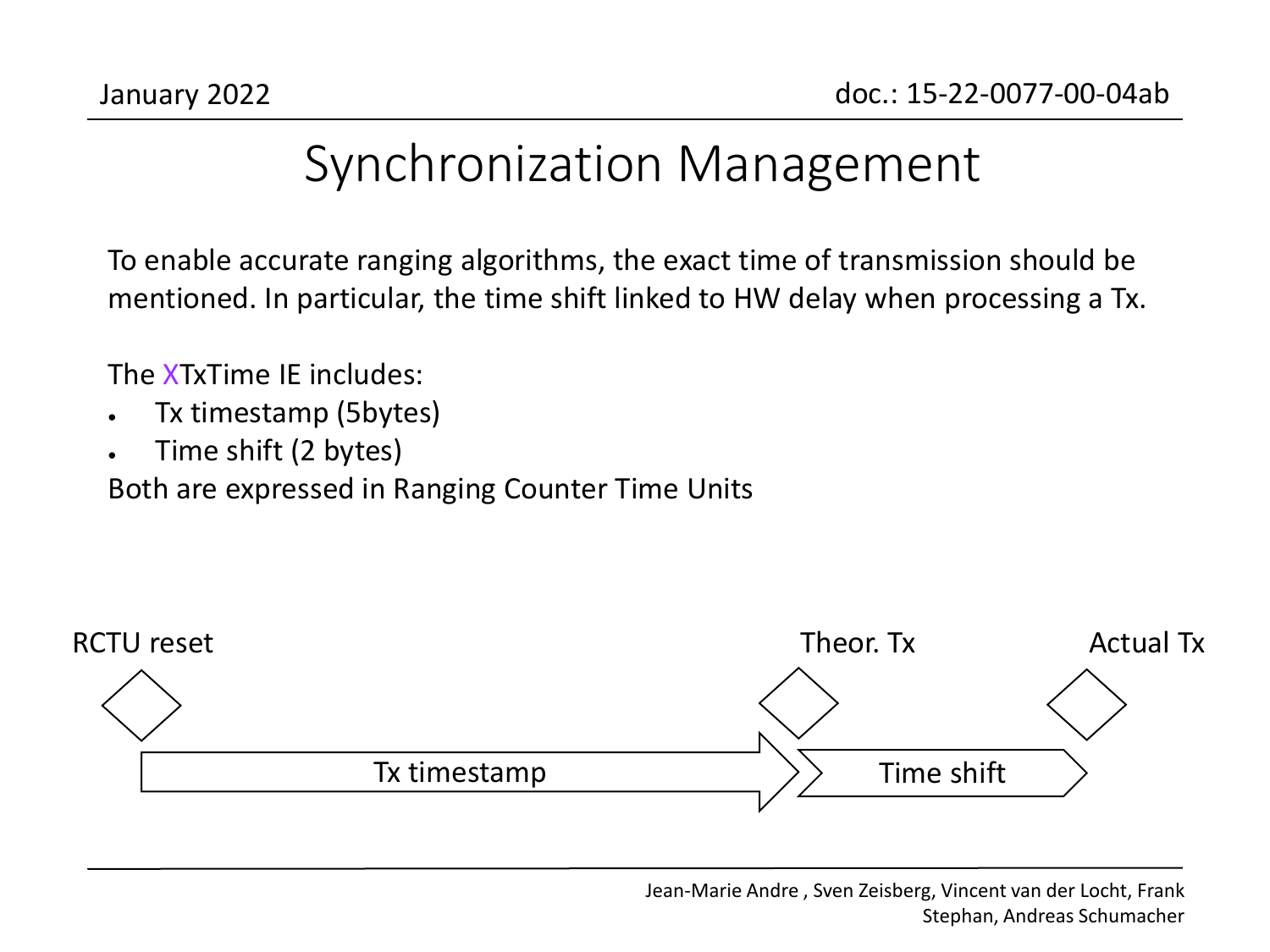## Synchronization Management

Dealing with power constrained anchors (aka Battery Powered Satellites) is possible, provided that other satellites advertise a measure of the drifts. This is the main purpose of the XSync IE.



Jean-Marie Andre , Sven Zeisberg, Vincent van der Locht, Frank Stephan, Andreas Schumacher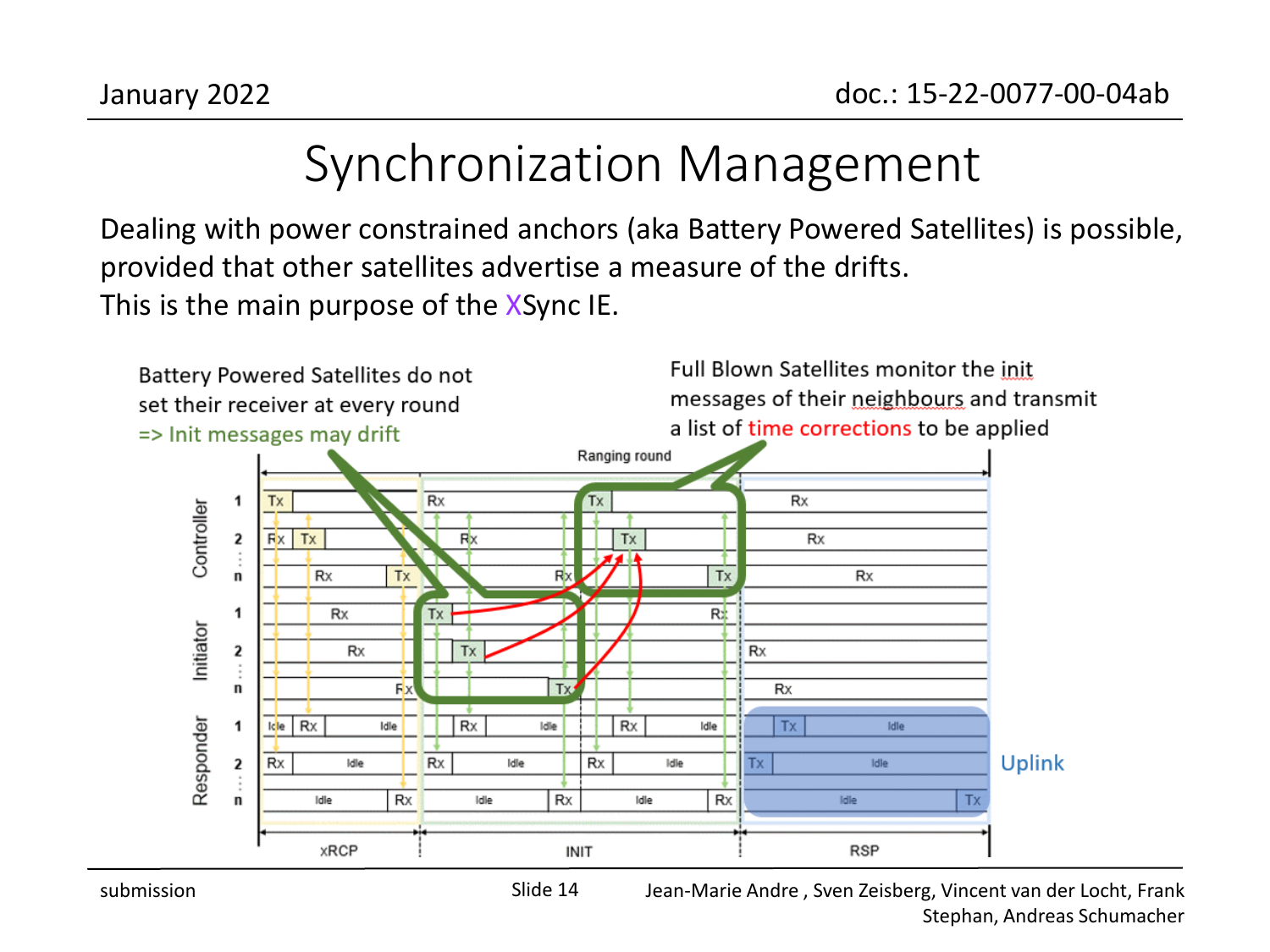## DL-TDoA enablement

Each fixed anchor (aka satellite) is able to broadcast its (relative) position in band, which allows:

- Receive-only UWB devices to compute their own location without interacting with the infrastructure (zero intra system interference, zero tracking).
- **This is assuming that the precise time relations between the selected relevant** fixed anchors (aka satellites) is known to the UWB Rx only devices.

The Information Element to handle that is the **Xpos**, it contains:

- **Coordinates of the transmitter may be expressed in local X/Y/Z coordinates or** in Lon/Lat/Elev coordinates.
- **Uncertainty information relating to these coordinates.**

*Note: Depending on scenario this information may be published in a list format via NB OoB in order to shorten the UWB payload while time stamp broadcasting.*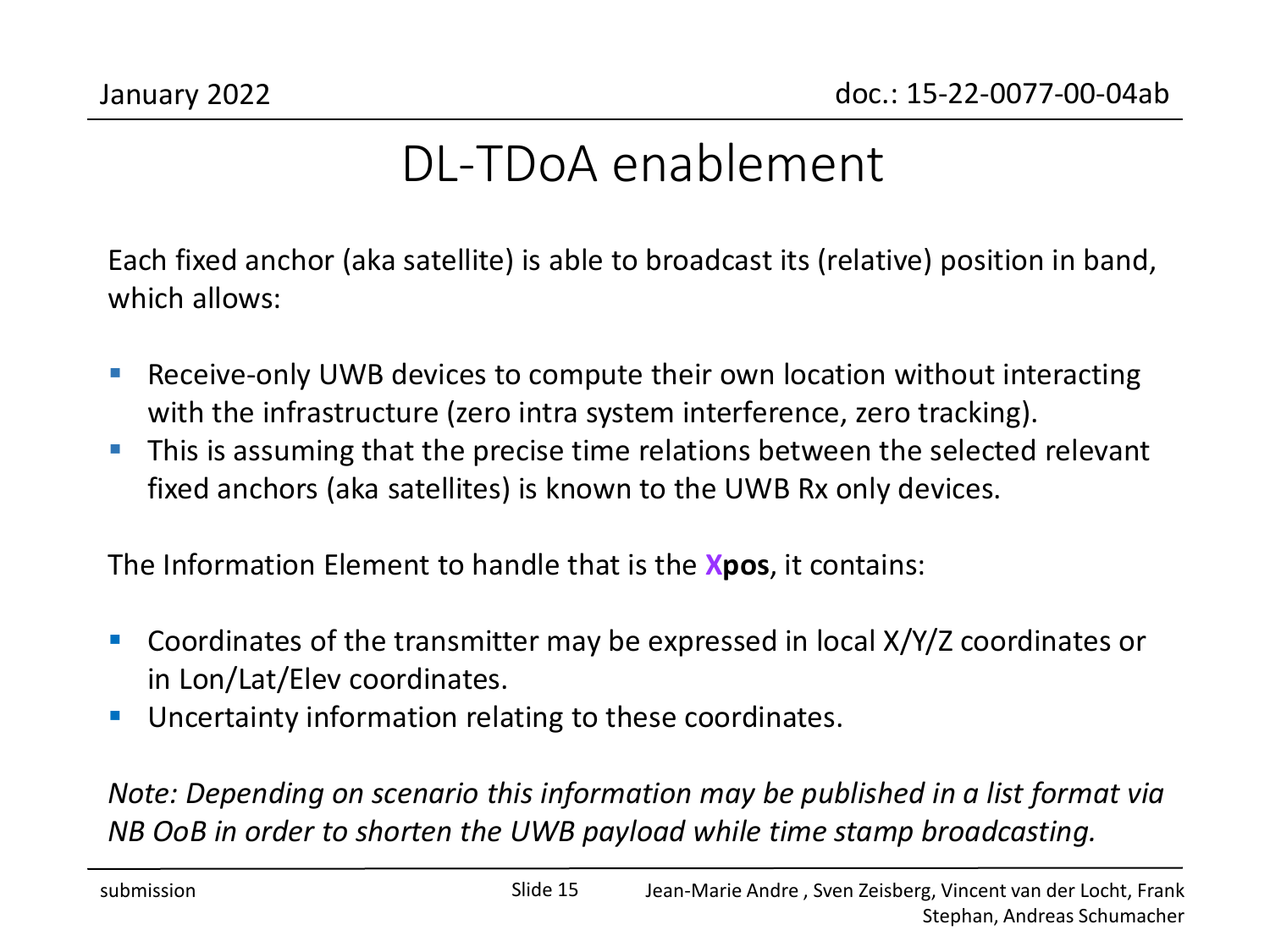## DL-TDoA enablement continued

Each fixed location anchor (aka satellite) is broadcasting it's time offset to selected other anchors (satellites, which could be selected geographical or selected strong radio neighbors) in a list format in band, which allows :

■ UWB tags to compute the precise relative time difference of Txtimes from several relevant selected fixed location anchors (aka satellites) in case these anchors would not have an ideal synchronization status.

The Information Elements to handle that are the **Xsync** and **Xcfo**, they contain: Information about the other satellites drifts as observed by one satellite as well as the exact reply time between Init and RSP as per responder clock.

Getting both, the knowledge of the (relative) fixed anchors position and relative timing, allows a receive-only UWB device to compute the own (relative) location without transmitting towards the infrastructure (zero intra system interference, zero unwanted devices tracking).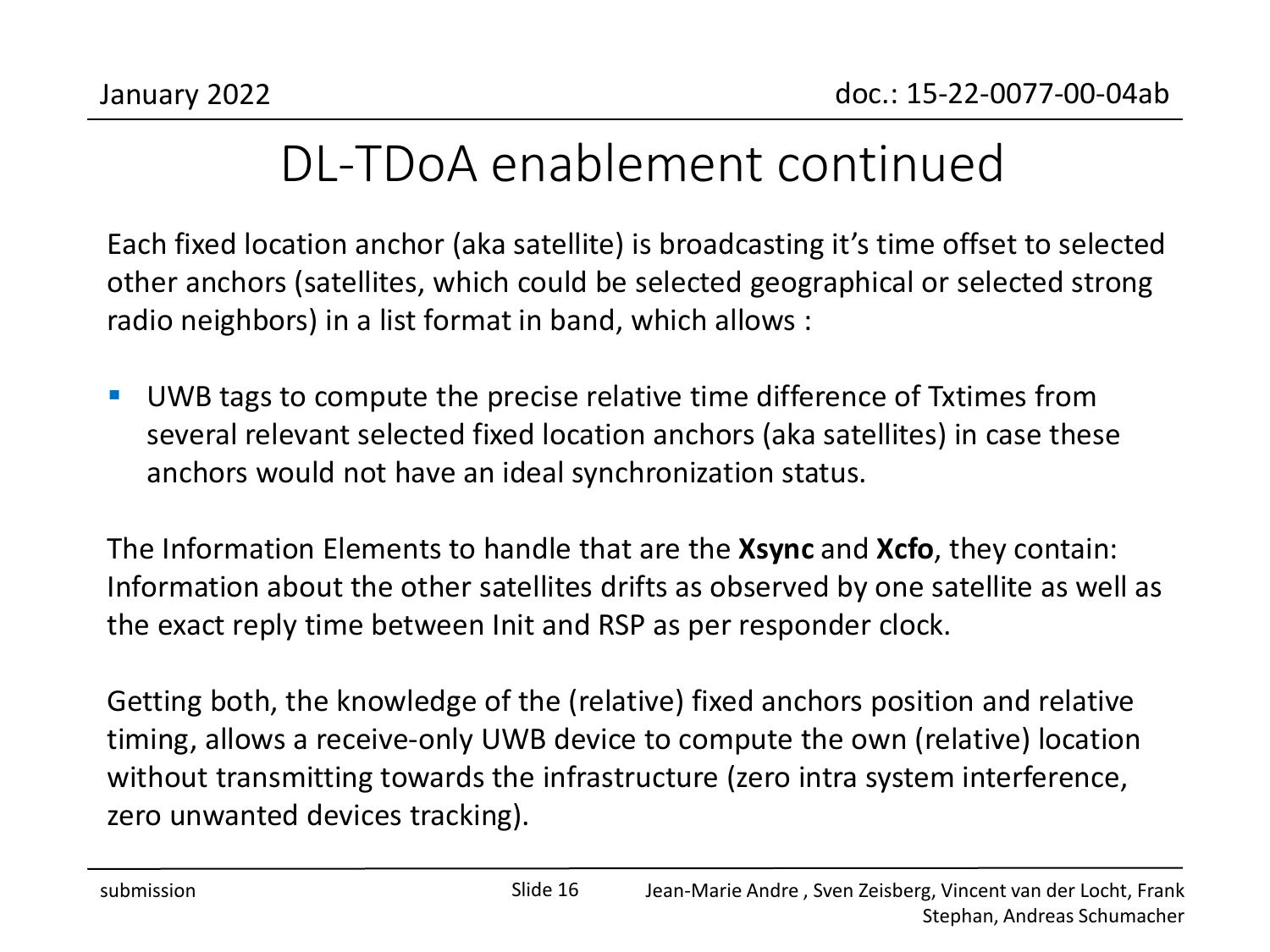## Synchronization Management: UL-TDoA

Mobile Tags may enable precise location algorithms by measuring accurately the reply time between:

- The timestamp of **a reference ranging initiation message**
- and the timestamp **of the ranging response message**

This allows to assess the CFO of a mobile tag precisely, and the satellite that has transmitted the ranging initiation can compute the frequency offset and share with the higher layer location server.

The XCFO IE includes the RRTI information (Ranging Reply Time Instantaneous) relating to one or several initiators. This allows to implement a two way ranging with one or several initiators within one transmission.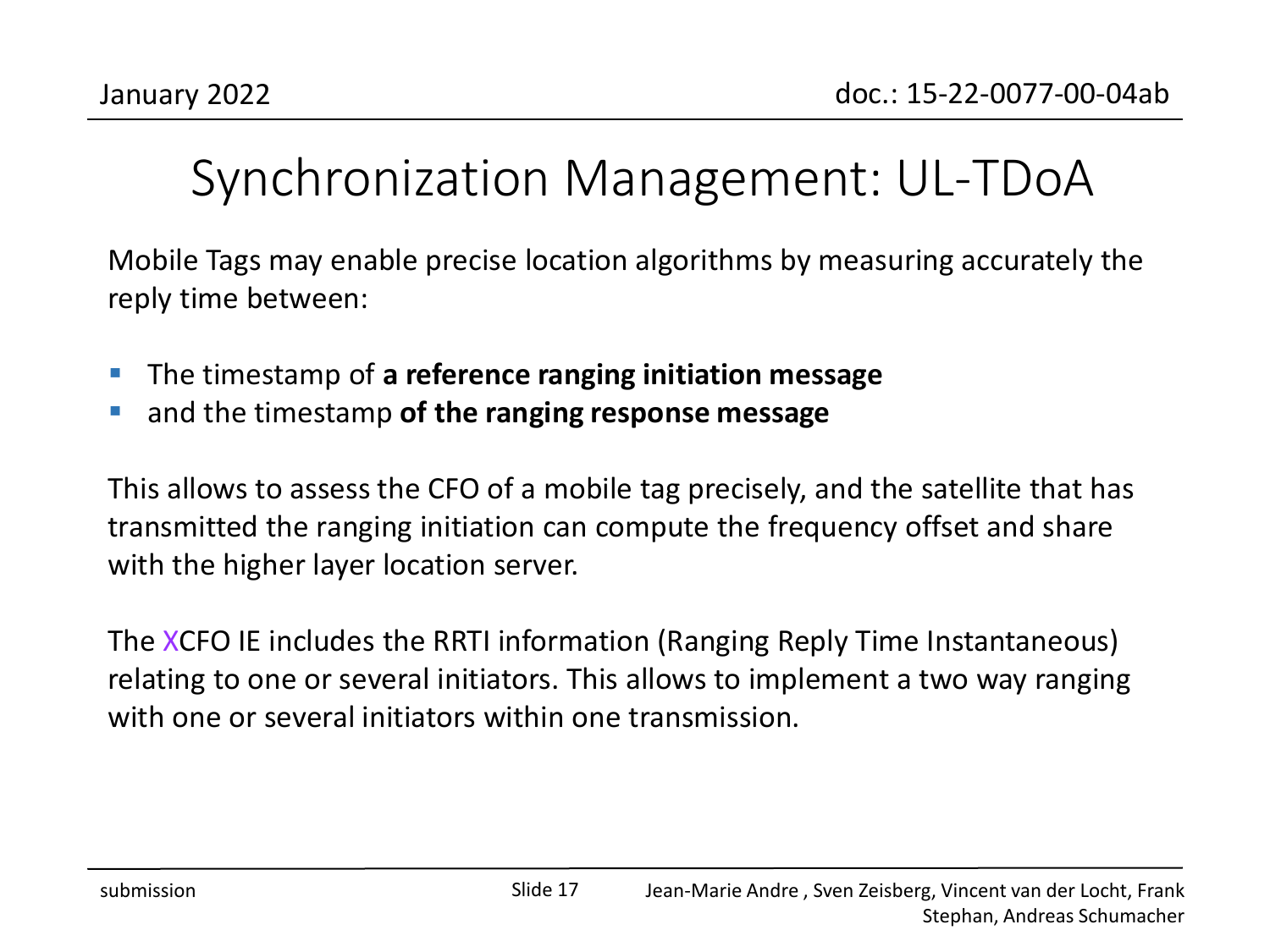## Beyond this presentation: IB-OoB sync.

This presentation focused on the UWB aspects of **Industrial use cases positioning**  systems. It is assumed inherently, that UWB radio typically is used primarily for time / distance measurements and that other mechanisms are handled OoB deploying a NB channel. The NB channel is assumed to be an **O-QPSK** as defined in IEEE 802.15.4 operating at **a globally available band** (e.g. 2.4 GHz ISM band).

For example, an additional IE, XOCM (omlox OoB Control Message), describes the offset between the NB OoB system and the UWB system.

Another interest relevant of this group is the synchronization of IB and OoB radios. In this respect suggestions like the MMS PHY structure presented in [6] and related follow ups can be very interesting, especially if they allow to acquire a good synchronization with an optimized power consumption.

A **clock synchronous NB OoB** with the ability of **scheduled packet transmission**  would enable collision free UL-TDoA transmission at UWB TDMA slot scheduling without energy consuming UWB reception at the mobile device.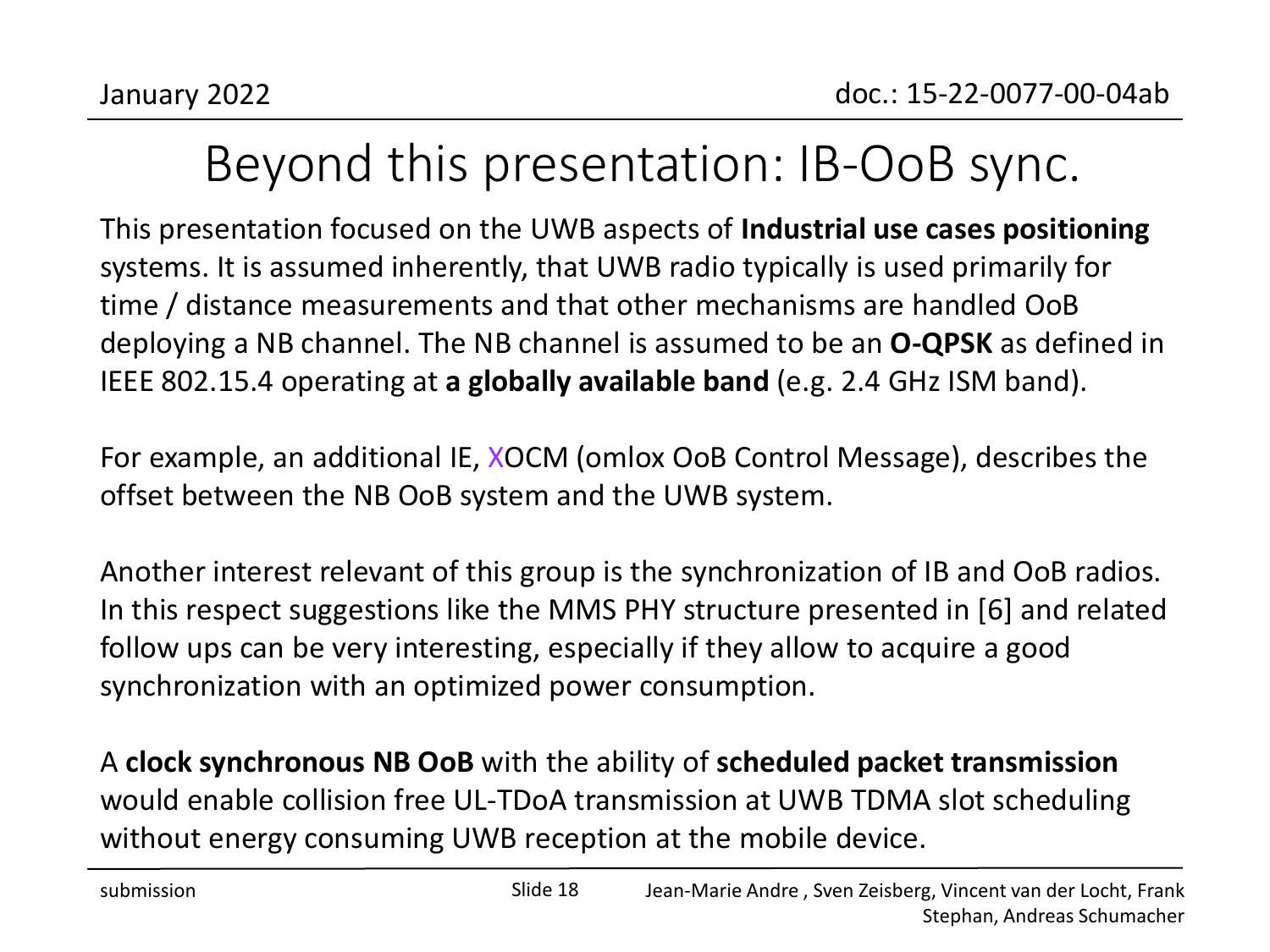#### References:

[1] Sven Zeisberg, Jean-Marie André: *802.15.4z upgrade requirements for larger industrial scenarios*. IEEE 15-21-0066-00-04ab, 2021-01-20, IEEE 802.15 SG4ab

[2] Zhenzehn Ye: *Reverse TDOA Applications and Technical Characteristics*. IEEE 15- 21-0223-00-04ab, 2021-04-27, IEEE 802.15 TG4ab

[3] Jean-Marie André, Sven Zeisberg: *DL-TDOA positioning TDMA scheme*. IEEE 15- 21-0530-00-04ab, 2021-10-19, IEEE 802.15 TG4ab

[4] Zhenzehn Ye : *Downlink TDOA (DL-TDOA) Location Service in 802.15*. IEEE 15- 21-0488-00-04ab, 2021-09-15, IEEE 802.15 TG4ab

[5] Yongsen Ma, Zhenzhen Ye: *Beacon and Ranging Frames to Support Downlink TDOA (DL-TDOA) Location Service in 802.15*. IEEE 15-21-0616-01-04ab, 2021-11-16, IEEE 802.15 TG4ab

[6] J.S. Hammerschmidt, Ersen Ekrem, Eren Sasoglu, Xiliang Luo: *Narrowband assisted multi-millisecond UWB*. IEEE 15-21-0409-00-04ab, 2021-07-20, IEEE 802.15 TG4ab